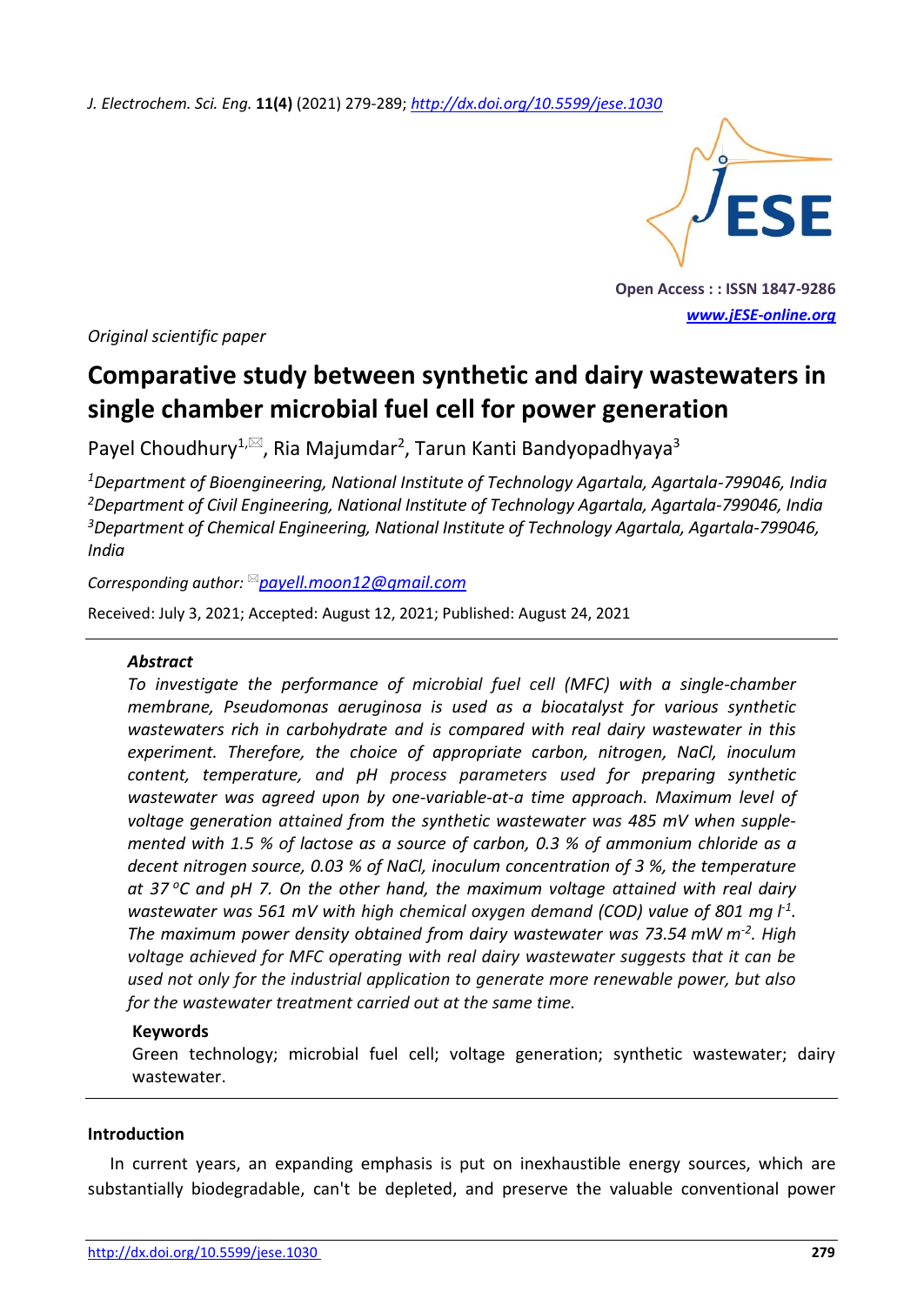sources like coal, oil, and petrol [1]. In previous couple of decades, however, people had consistently used non-renewable energy sources and utilized them for power generation [2]. As they belong to the conventional sources of energy, they are exhaustible [3] and are getting depleted at an alarming rate. Thus, a significant number of petroleum derivatives may never be accessible in only a couple of years. Henceforth some additional energy sources for the nourishment of the present advancement have to be discovered [4]. Among them, microbial fuel cell technology is gaining more attention for industrial applications and attaining more power at a large scale [5]. The utility of the energy from microbial fuel cells (MFC) is significant to keep attention on their production [6]. Therefore, the performance of MFC can be increased by changing the physicochemical parameters and these days, research with MFC is also achieving more attention [7].

There is no common medium for the generation of voltage with microorganisms [8], because specific physicochemical parameters and nourishment are necessary for growth and voltage generation by microorganisms [9]. Thus, perfect process optimization is vital for the reduction of handling costs.

The present paper describes preparation of the synthetic wastewater media for voltage generation. As per previous reports, there is no sole information on the synthetic wastewater preparation under dissimilar types of process parameters and a comparison with real wastewater from the dairy industry was never performed. The experiments were carried out with synthetic wastewater and dairy wastewater as a substrate to check the performance of MFC for advanced renewable power generation [10]. The experiments conducted for power generation from wastewater contribute to green technology by reducing the extent of carbon dioxide and other gases which cause global warming [11].

Preparing a synthetic wastewater media for voltage generation needs a proper assortment of carbon sources, nitrogen sources, and salts at first. Then, nutritional necessity can be enhanced by the statistical methods. *One-variable-at-a time* methodology might be beneficial for defining essential inhibitory or stimulation variables before conducting statistical methods. At first, optimizing process parameters for the maximum voltage generation from the synthetic wastewater in a single chamber MFC is carried out, and the maximum output voltage with the optimized values is reported in this paper. Secondly, the same single-chamber MFC operating with real dairy wastewater is carried out, and the maximum voltage obtained is also reported. Finally, the maximum voltage outputs from both the synthetic and dairy wastewater are compared.

#### **Methods**

### *Chemicals and reagents*

Luria-Bertani broth (Himedia, India), glucose, fructose, lactose, maltose, sucrose, starch (Himedia, India), sodium chloride (Merck, India), ammonium chloride, soyabean meal, sodium nitrate, ammonium sulphate, potassium nitrate (Himedia, India), potassium dihydrogen phosphate (Himedia, India), and di-potassium hydrogen phosphate anhydrous (Himedia, India), were acquired for the experiment. Other chemicals required in this experiment were of analytical grade [12,13].

#### *Microorganism*

The *Pseudomonas aeruginosa*, which is an exoelectrogenic bacteria was taken from the bioengineering lab of NIT Agartala, India. Luria-Bertani broth and Agar (LBA) media were used as maintenance media for sub-culturing and pH of media was kept at 7.4 before sterilization. After sterilization, LBA media was transferred to the plate and waited for 30 minutes until it became solidified. *Pseudomonas aeruginosa* were then transferred to solidified media and incubated at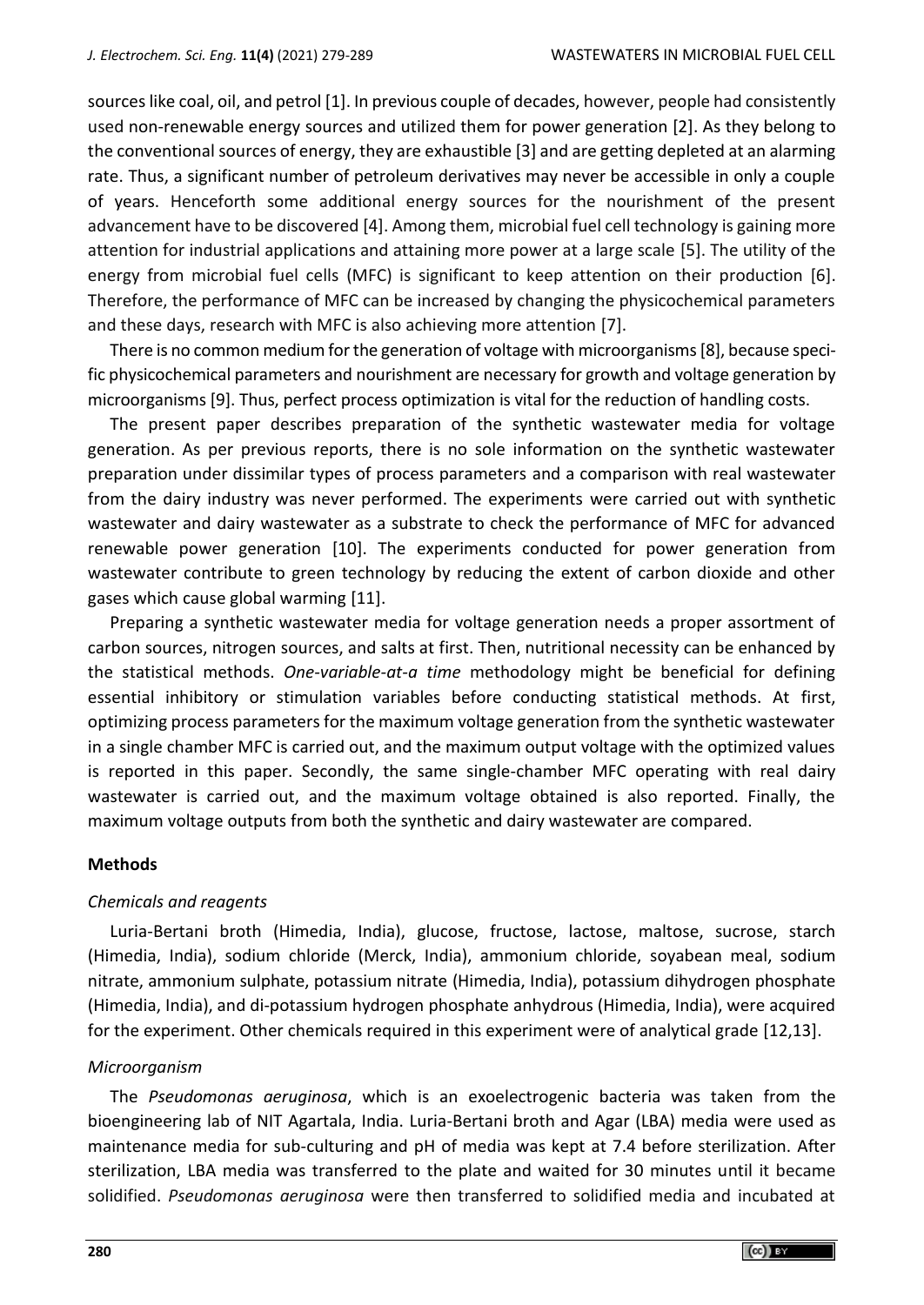37 °C for 24 hours. The synthetic wastewater was prepared in 200 ml conical flask holding lactose (10 g  $\vert$ <sup>-1</sup>), ammonium chloride (0.20 g  $\vert$ <sup>-1</sup>), sodium chloride (0.30 g  $\vert$ <sup>-1</sup>), dipotassium phosphate (1.26 g  $\mathsf{l}^{\text{-1}}$ ), potassium dihydrogen phosphate (0.42 g  $\mathsf{l}^{\text{-1}}$ ) and trace metals solution (1 ml) [14,15]. 2 % new culture of *Pseudomonas aeruginosa* optical density at 550 nm ≈ 0.2 was inoculated in MFC on the synthetic media at pH 7.4. Individually, various carbon and nitrogen sources were used in the experiments. The dairy wastewater was collected from the local area and further diluted during experiments. The MFC was examined in batch mode each time for 360 hours (15 days).

## *MFC arrangement and operating processes*

The investigation was run in 300 ml single-chamber MFC of working volume 200 ml, and cylindrical reactor made from acrylic resin. The anode and the cathode were carbon-cloth with a surface area of 50  $\text{cm}^2$  having cloth thickness 0.37 mm and a diameter of 50 mm. Carbon cloth cathode was loaded with 0.5 mg cm<sup>-2</sup> of Pt. Nafion 117 was used as the membrane. The pipe length was 110 mm with an outer diameter of 70 mm and 60 mm. The membrane showed only ionic conductivity of about 0.078 S cm<sup>-1</sup>. The electrodes were kept at a gap of 175 microns, and membrane was placed between electrodes. The electrodes were attached by stainless-steel wires and digital multimeter. The single-chamber MFC and its components are presented in Figure 1.



*Figure 1. Single-chamber MFC components and setup*

# *Effects of various process parameters*

The carbon source, nitrogen source, inoculum content, temperature, and pH were considered as process factors for the acquirement of maximum power generation from the preparing synthetic wastewater. *One-variable-at-a time approach* was applied to select the values of main factors.

### **Results and discussion**

# *Choice of appropriate carbon and nitrogen sources for preparing synthetic wastewater*

The lactose was replaced by other carbon sources *viz*. fructose, glucose, maltose, sucrose, and starch on the base carbon content of 1 %  $w/v$  [16]. The maximum voltage was obtained in the presence of lactose as a simple carbon source, which gives a reading of 410 mV as open-circuit voltage at digital multimeter and is maximum yield when compared with other selected sources of carbon (Figure 2). The voltages obtained by other carbon sources is presented in Figure 2, showing less encouragement on the voltage generation than lactose [17]. The suppressive effect on such an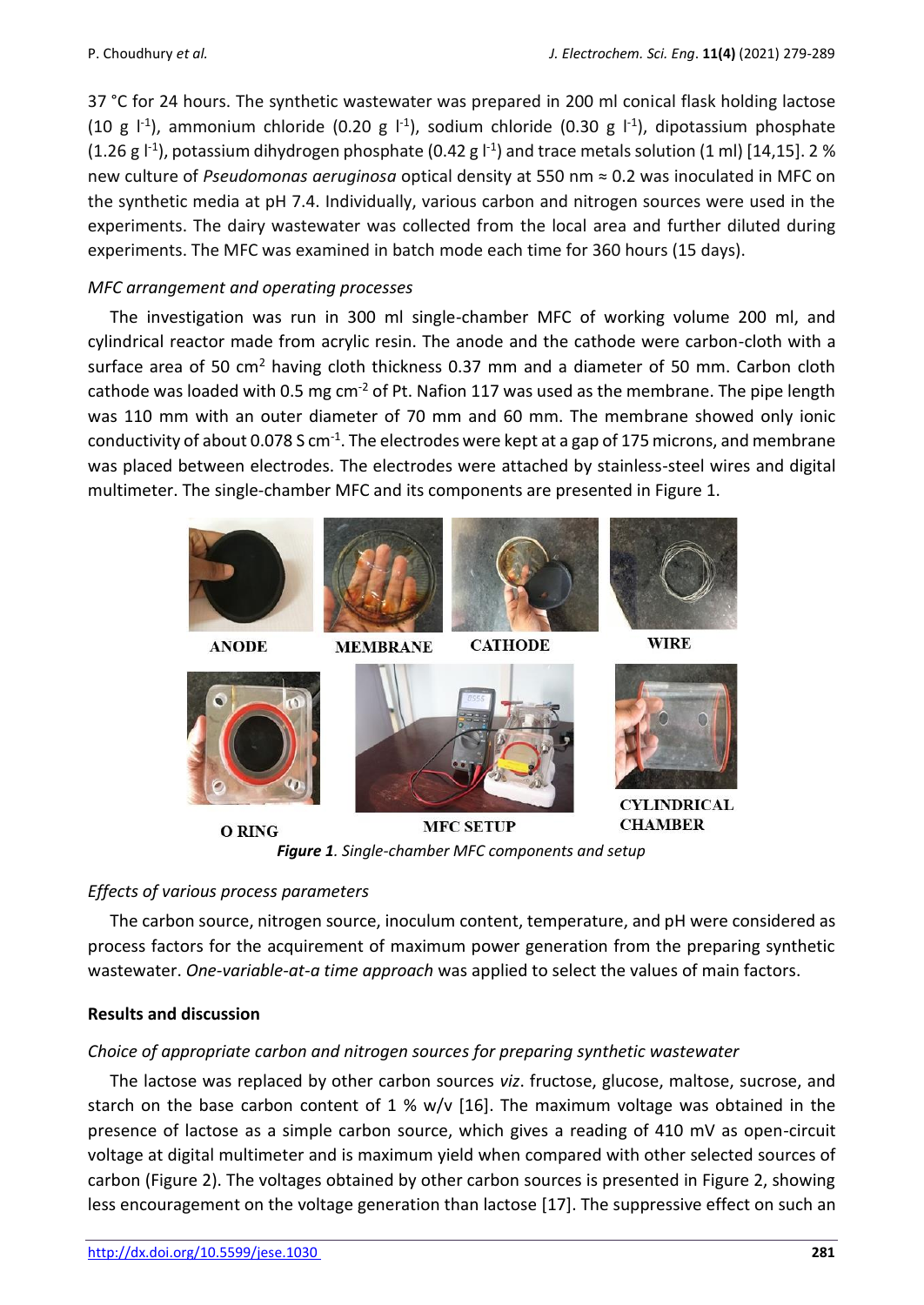event was witnessed when other carbon sources were examined [18]. Catabolite suppression may be the utmost probable cause for this oppressive outcome [19,20].



*Figure 2. Effect of different carbon sources on voltage generation*

It was formerly proven that a catabolite control protein was responsible for this controlling mechanism that transduced signal for enzyme synthesis suppression [21]. In the medium, organic and inorganic nitrogen sources were used, such as ammonium chloride, soybean meal, sodium nitrate, ammonium sulfate, and potassium nitrate based on nitrogen content at 0.2 % w/v [22,23]. Maximum voltage was attained in the presence of ammonium chloride as a simple nitrogen source, producing 415 mV, thus considered maximum yield in assessment among other nitrogen sources as presented in Figure 3.



*Figure 3. Effect of different nitrogen sources on voltage generation*

The selected nitrogen sources presented in Figure 3 significantly affect to voltage generation when matched with ammonium chloride [24]. It is also witnessed that voltage production progresses in the presence of lactose and ammonium chloride. The sources of nitrogen other than ammonium chloride displayed a comparative drop in voltage production [25].

*The effect of carbon, nitrogen, NaCl, inoculum content, temperature and pH on voltage generation* 

The assessment of voltage generation at dissimilar levels of carbon source (lactose) in the synthetic wastewater media as components is presented in Figure 4.

The outcomes display that the voltage generation is improved with increase of lactose concentration from 0.5 to 1.5 %. Hence, the upper level of lactose harms voltage generation, as presented in Figure 4. The voltage upsurges with a rise in ammonium chloride concentration in the media up to 0.3 %. However, above concentration of 0.3 %, voltage generation is declined (Figure 5).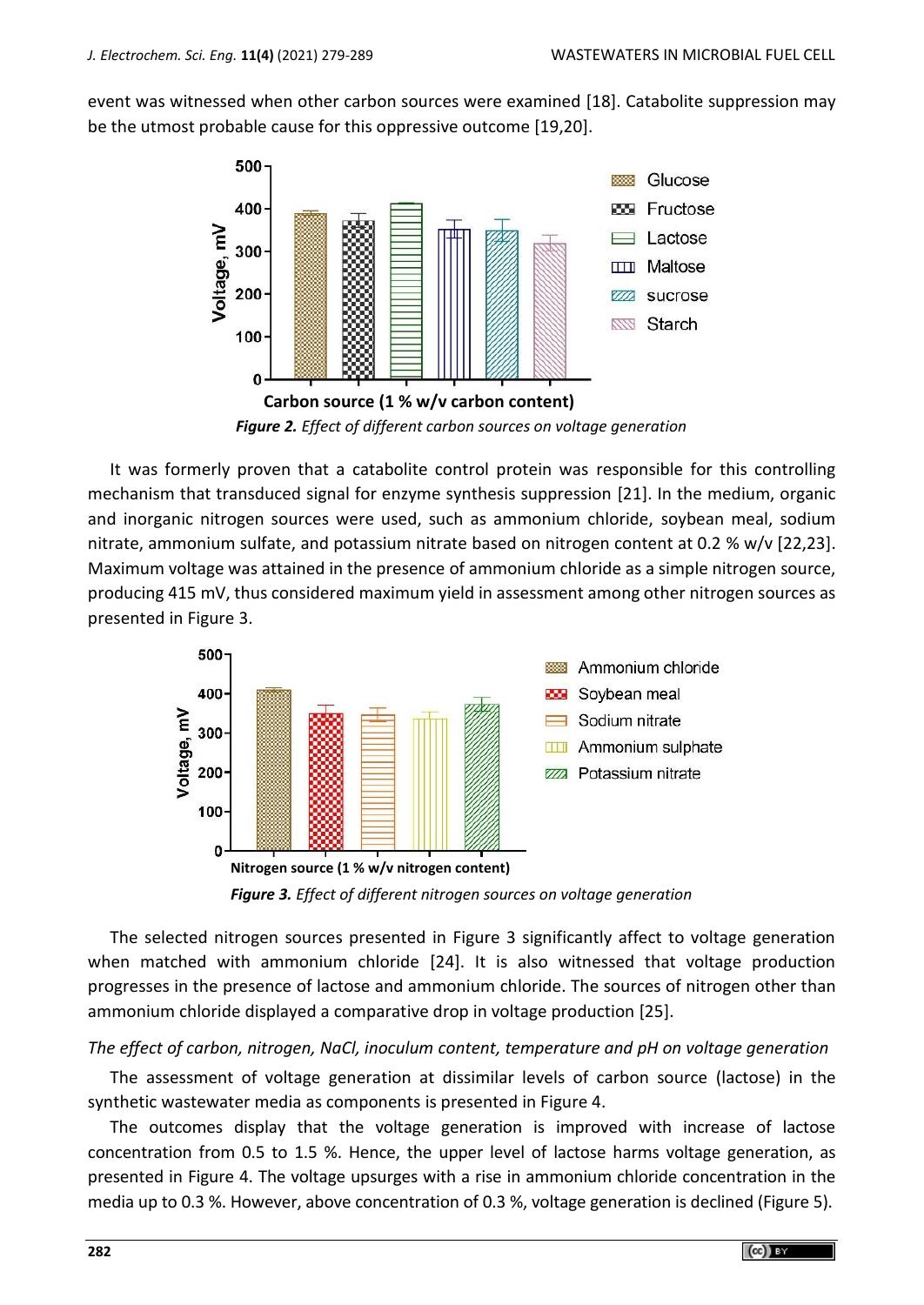

Voltage generation was improved by adding sodium chloride media from 0.02 to 0.04 %. The voltage generation at 0.03 % of NaCl was observed to achieve the highest voltage, while at higher sodium chloride content, the generated voltage declined (Figure 6).

Moreover, sodium chloride acts as an inducer for voltage generation. It was shown previously that microbes utilize sodium-driven solute carriage systems for their existence and adjustment in high pH environments [26-28]. Hence sodium ions are compulsory for bioenergetics and metabolic courses of bacterium such as pH homeostasis and ATP synthesis [29].

After the effective media optimization, the remaining physical and chemical process parameters were improved considering the optimized medium. The assessment of voltage generated by the impact of dissimilar levels of main physical and chemical factors is presented in Figures 7, 8 and 9.

Voltage generation upswung with rise of inoculum content from 1 to 3 %, and from the maximum at 3 % of inoculum concentration, the value of voltage started to decrease (Figure 7).



This may occur due to the restriction of other medium components, which cause a decrease in voltage generation [30]. On the other side, in the case of temperature, it was observed that voltage increases with an increase of temperature from 30 to 37 °C (Figure 8).

The obtained results specify that the voltage generation is stimulated by temperature. The voltage generation decreases at lower temperature, what is due to the inactivation of enzymes and ribosomes which are directly or indirectly responsible for the growth of the cell [31]. At the same time, it means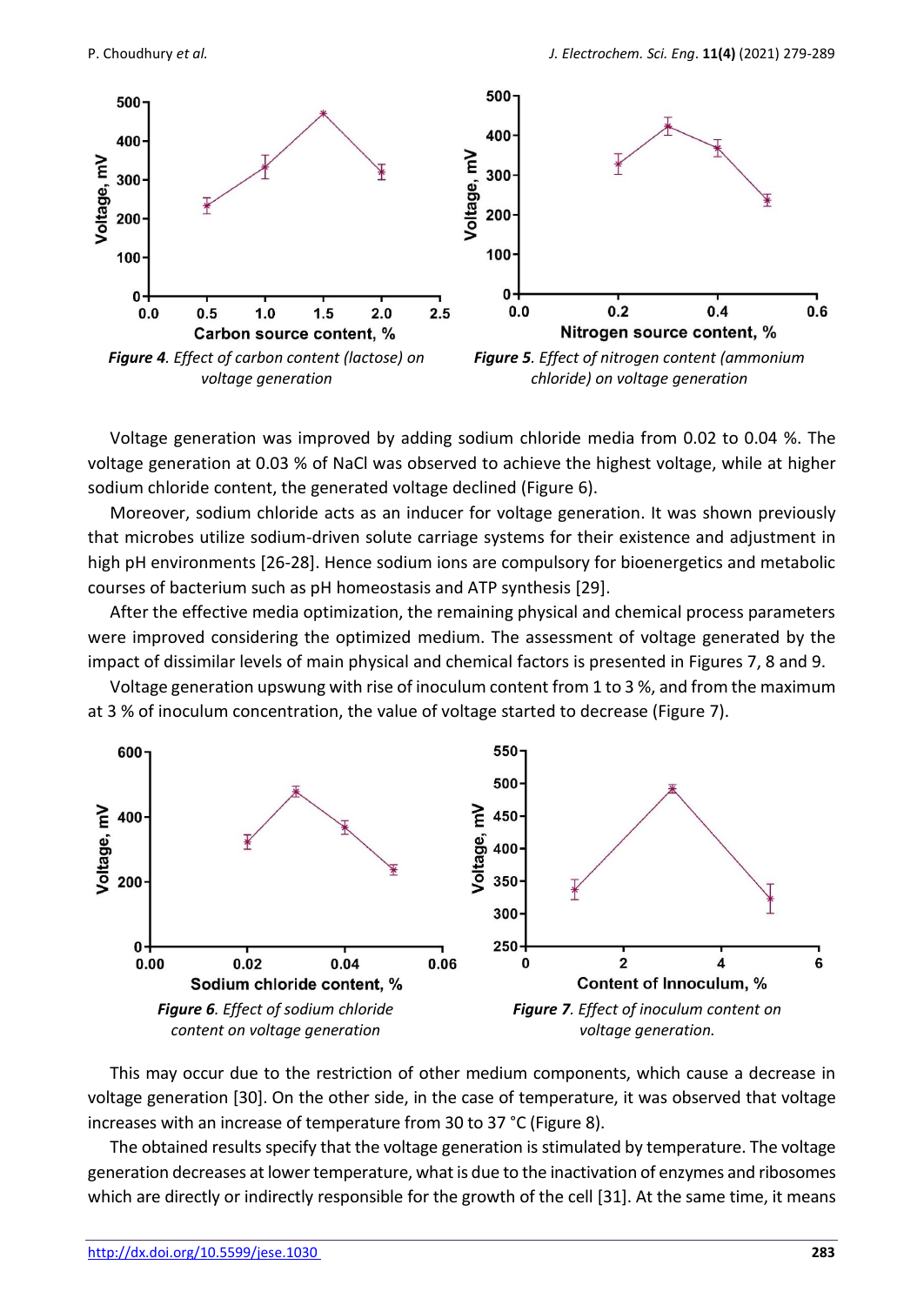that at temperatures higher than 37 °C, the volatility of membranes can change, which in turn alters the carriage movement of compounds that are soluble [32]. Thus, the highest voltage generation was obtained at 37 °C. Voltage generation was progressively improved from pH 6 to pH 7, but beyond pH 7, radical reduction of protease production was obtained and presented in Figure 9.



Thus, the optimum pH value for the generation of voltage is 7. The inactivation of the enzyme at higher pH is straight or incidentally responsible for the cell growth, which in turn reduces the voltage [33]. Thus, the catalytic action of these enzymes is governed by pH of the medium. Hence, the alteration in the media pH is mainly responsible for the variation in the rate of reaction [34].

#### *Voltage generation with synthetic wastewater*

The maximum voltage generation of 485 mV was obtained with synthetic wastewater having lactose of 1.5 %, ammonium chloride of 0.3 %, 0.03 % of NaCl, inoculum content of 3 %, the temperature at 37 °C and pH 7 after 360 hours of experiment in the single-chamber MFC (Figure 10).



*Figure 10. (a) Maximum voltage reached in batch operation of MFC with synthetic wastewater; (b) voltage vs. time in batch operation of MFC with synthetic wastewater*

#### *Voltage generation with real dairy wastewater*

Since real dairy wastewater comprises several organic matters with high chemical oxygen demand (COD) value of 8010 mg l<sup>-1</sup>, the probable influence was conveyed for open circuit voltage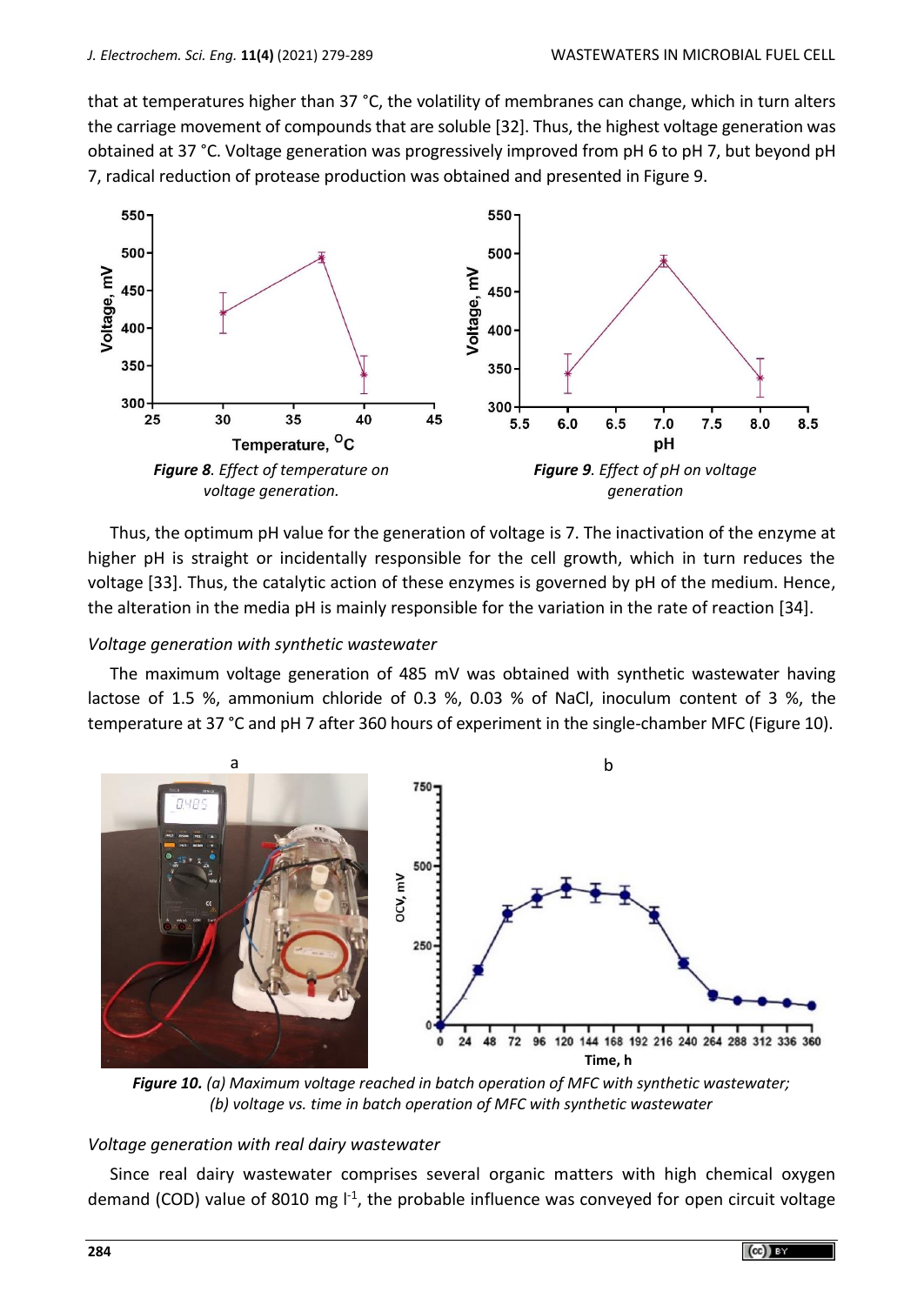(OCV) observation by running a batch process for 360 hours (15 days) [35]. Therefore a full batch operation was carried out with real dairy wastewater to understand the practicality of OCV generation in single-chamber MFC [36,37]. The value of COD of real dairy wastewater was adjusted at 10 mg  $1<sup>-1</sup>$  and pH to 7, and MFC was operated at the temperature of 37 °C for 360 hours (15 days) [38]. According to Figure 11 (a), maximum OCV of 561 mV was reached using real dairy wastewater. It is also marked from Figure 11(b), that OCV is progressively increasing during 48 hours of operation, reached 573 V at 120 hours, and remained constant for 168 hours. After that, OCV is gradually declining by duration of the process [39].

Former studies showed that natural dairy wastewater is considered as the most efficient substrate for MFC to produce renewable energy [40].



*Figure 11. (a) Maximum voltage reached in batch operation of MFC with real dairy wastewater; (b) voltage vs. time in batch operation of MFC with real dairy wastewater*

From the above experimental output, we can say that wastewater from the dairy industry contains a higher amount of lactose related to synthetic wastewater, as the output voltage is higher with real dairy wastewater. So, scientists and scholars need to put more attention towards the application of wastewater from organic matter to attain products with added value [41].

In the single-chamber MFC reactor, both energy production and wastewater treatment processes were provided from single section fuel cells without the need of any mediator, as exoelectrogenic bacteria *Pseudomonas aeruginosa* were used [42].

The main challenge in the fuel cell is to reduce the internal resistance of the system. As in an MFC, there are no rotating parts, so the main contribution of the total resistance in MFC is the internal resistance caused by the substrate. Thus, if the internal resistance of the system was reduced, more electrons from the organic substrate would be transferred and more power produced [43]. Therefore, understanding the origins of internal resistance in MFC seems to be important.

In the following experiment with dairy wastewater, the external resistance was varied from 50 to 15000 Ω, and the gained voltages were plotted *vs*. current density to achieve the polarization curve. At the same graph, the power density obtained from the product of current density and voltage was plotted against current density to achieve the power density curve shown in Figure 12. Remarkably, three different phases - phase-I, phase-II, and phase III are evident in the polarization curve [44]. It is clear from phase I of the polarization curve that rapidly reduced voltage is due to the transfer of charges initially, which contributes to the system resistance. This internal resistance can be minimized by increasing the surface area of the anode, using a mediator in the substrate for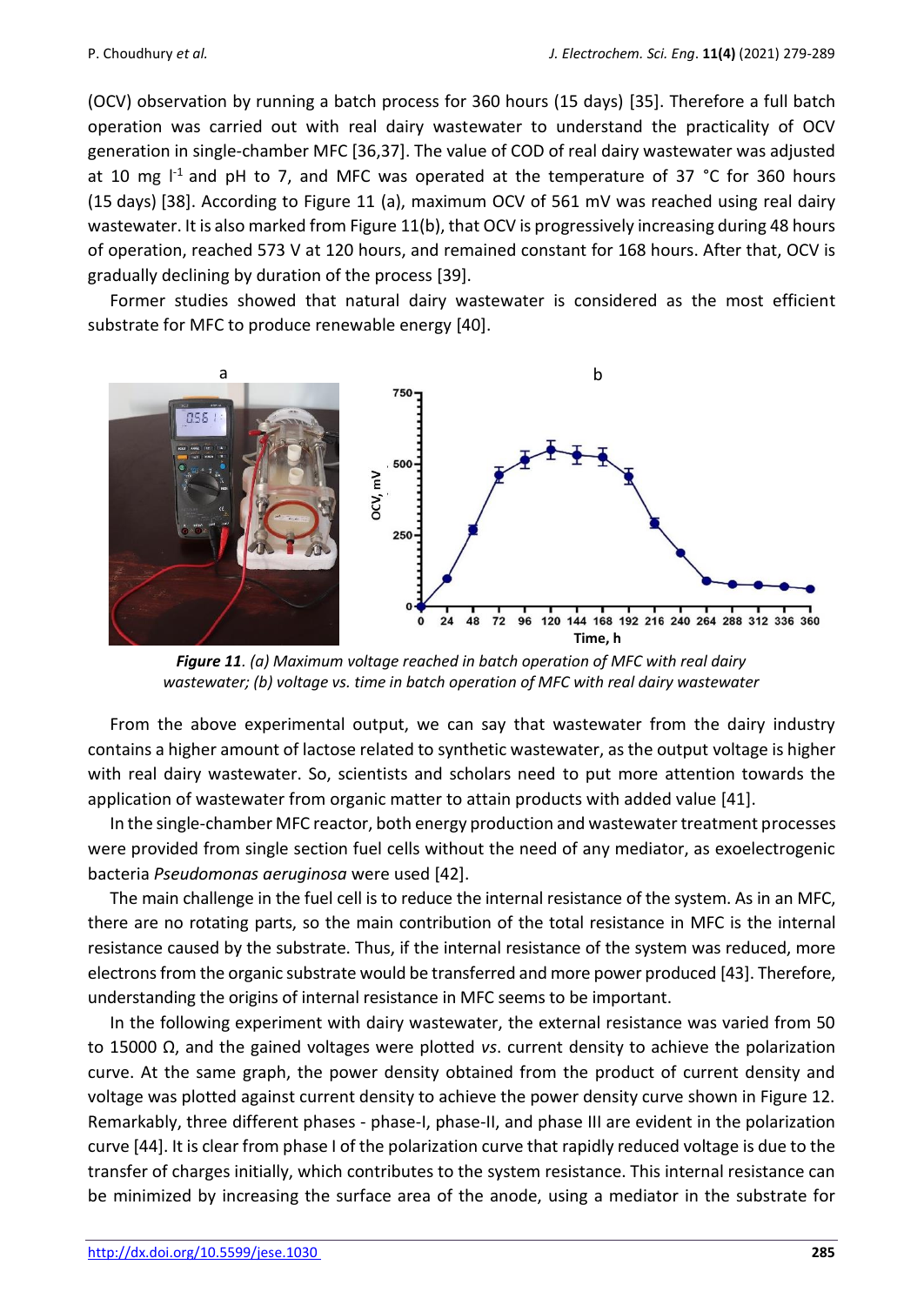better transmission of electrons, and increasing of temperature [45]. Secondly, in phase-II, the constant drop of voltage is observed due to the solvent resistance, resistance present in the material used for connecting electrodes, and resistance caused by the membrane. All these resistances contribute to the increase in internal resistance, which can be reduced using a buffer in the system, low resistance wires, and highly conductive proton exchange membrane [46]. At last, the phase-III causes the sudden reduction of voltage at high current density due to activation of biochemical reaction, the energy requirement for metabolism during bacterial growth, and restriction of mass transport inside MFC. In this case, the internal resistance can be limited by a suitable membrane [47]. Therefore, from phase-II of the polarization graph, the developed internal resistance of MFC can be measured. In the above experiment with dairy wastewater, 760  $\Omega$  of internal resistance is obtained during batch operation of MFC.



*Figure 12. Polarization and power density graphs*

As shown in Figure 12, the power density curve firstly increases with the increase of current density up to 73.54 mW  $m<sup>-2</sup>$ , and then decreases with the additional increase of current density. Christwardana *et al*. [48] reported that the maximum power density of seawater, lake water, and tap water is about 21.92, 4.69, and 11.79 mW  $m<sup>-2</sup>$ , respectively, which is all much less than our experimental power density of 73.54 mW  $m<sup>-2</sup>$  obtained from dairy wastewater. The maximum power density was attained at 0.364 V, with the maximum current density of 295 mA m<sup>-2</sup>. Arulmani *et al*. [50] reported the maximum current density of 185.23 ± 15.10 (P1) and 291.23 ± 7.50 mA m-2 (P2) with bio-slurry, which isless, compared to our current density. The optimum level of cell voltage can be anticipated from the junction point where the polarization and power density curve intersect, *i.e.* 0.539 V. The present investigation clearly showed that comparatively higher power density and current density can be attained using real dairy wastewater [49].

### **Conclusion**

The conducted experiments showed that the MFC batch process is an active procedure for the workable generation of sustainable power by exoelectrogenic bacteria (*Pseudomonas aeruginosa*). The batch process examined for 360 hours (15 days) with *one-variable-at-a-time* optimized synthetic wastewater media containing lactose of 1.5 %, ammonium chloride of 0.3 %, 0.03 % of NaCl, inoculum concentration of 3 %, temperature at 37 °C and pH 7, generated OCV of 485 mV. Secondly, the experiment was carried with real dairy wastewater containing organic compounds, and the batch process of MCF generated OCV of 561 mV. The maximum power density and current density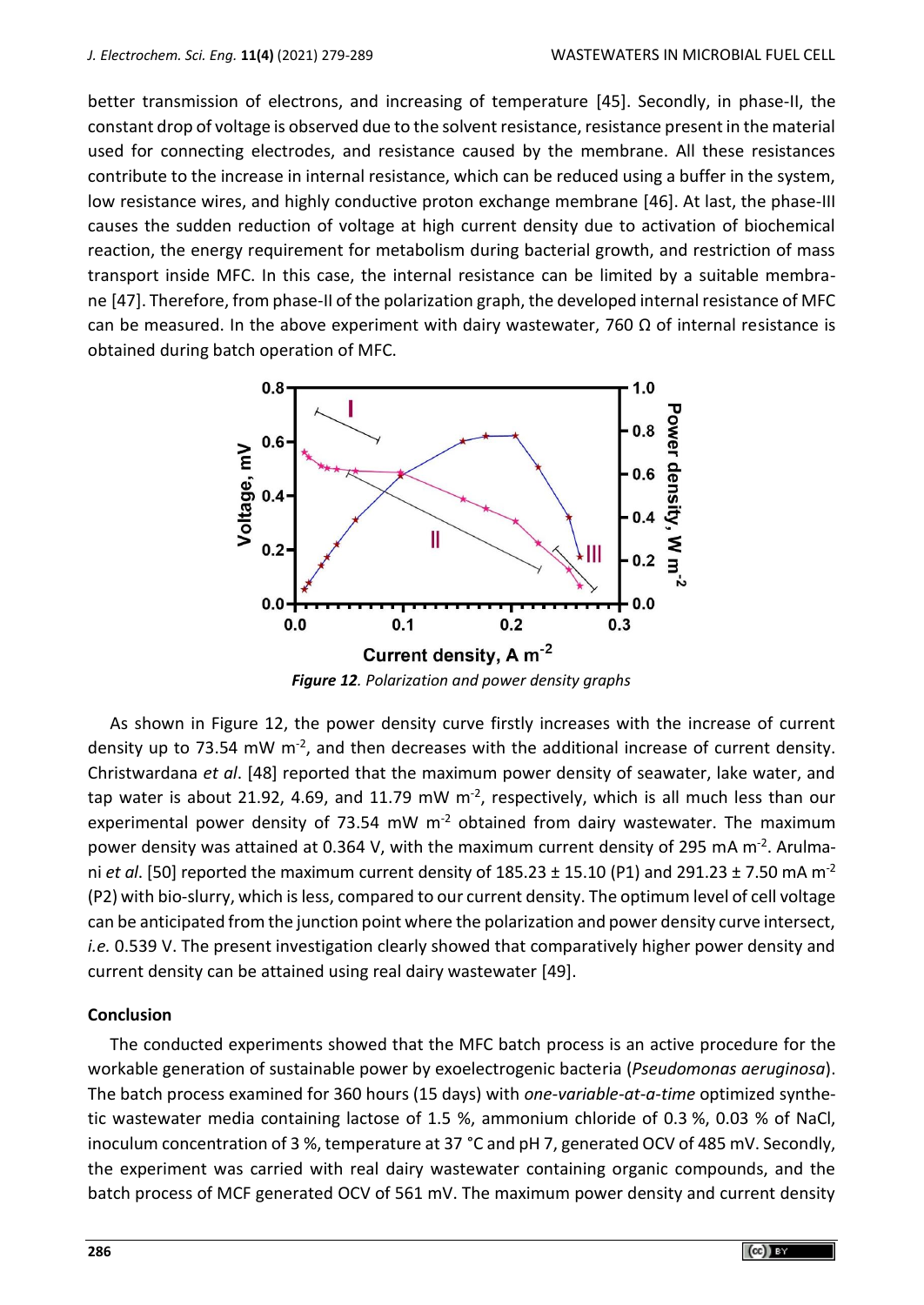obtained from dairy wastewater were 73.54 mW m<sup>-2</sup> and 295 mA m<sup>-2</sup>. This experiment pointed to the workable methodology for removing environmental pollutants using bioreactor (MFC), which thus provides an added value to its ordinary power generation.

*Acknowledgments: All authors expressed gratefulness to the honorable Director, NIT Agartala, for endless support and encouragement for creating a research environment at Institute. Payel Choudhury acknowledges CSIR, Government of India, for research fellowship with ACK No. (3431392/2K19/1).* 

### **References**

- [1] A. T. Hoang, V. V. Pham, X. P. Nguyen, *Journal of Cleaner Production* **305** (2021) 127161. <https://doi.org/10.1016/j.jclepro.2021.127161>
- [2] C. Koroneos, T. Spachos, N. Moussiopoulos, *Renewable Energy* **28(2)** (2003) 295-310. [https://doi.org/10.1016/S0960-1481\(01\)00125-2](https://doi.org/10.1016/S0960-1481(01)00125-2)
- [3] A. Adesina, P. Awoyera, *Utilization of Biomass Energy in Cement Production: A Pathway Towards Sustainable Infrastructure*, in *Renewable Energy and Sustainable Buildings. Innovative Renewable Energy*, A. Savigh (Ed.), Springer, Cambridge, UK, 2020, p 791. [https://doi.org/10.1007/978-3-030-18488-9\\_65](https://doi.org/10.1007/978-3-030-18488-9_65)
- [4] S. E. Hosseini, M. A. Wahid, *International Journal of Energy Research* **44(6)** (2020) 4110- 4131. <https://doi.org/10.1002/er.4930>
- [5] S. Z. Abbas, M. Rafatullah, N. Ismail, R. A Nastro, *International Journal of Energy Research* **41(14)** (2017) 2345-2355.<https://doi.org/10.1002/er.3804>
- [6] S. Z. Abbas, M. Rafatullah, N. Ismail, F. R. Shakoori, *RSC Advances* **8(34)** (2018) 18800- 18813.<https://doi.org/10.1039/c8ra01711e>
- [7] S. Z. Abbas, M. Rafatullah, N. Ismail, M. I. Syakir, *International Journal of Energy Research* **41(9)** (2017) 1242-1264.<https://doi.org/10.1002/er.3706>
- [8] P. Choudhury, B. Bhunia, T. K. Bandyopadhyay, *Journal of Electrochemical Science and Engineering* **11(2)** (2021) 129-142.<https://doi.org/10.5599/jese.924>
- [9] S. Shahane, P. Choudhury, O. Tiwari, U. Mishra, B. Bhunia, *Exoelectrogenic Bacteria: A Candidate for Sustainable Bio-electricity Generation in Microbial Fuel Cells*, in *Waste to Sustainable Energy*, L. Singh, D. M. Mahapatra (Eds.), CRC Press, Boca Raton, USA, 2019. p. 106. <https://doi.org/10.1201/9780429448799>
- [10] S. Z. Abbas, M. Rafatullah, M. A. Khan, M. R. Siddiqui, *Frontiers in Microbiology* **9** (2019) 3348.<https://doi.org/10.3389/fmicb.2018.03348>
- [11] A. Gatto, F. Busato, *Journal of Cleaner Production* **253** (2020) 118691. [https://doi.org/](https://doi.org/10.1016/j.jclepro.2019.118691) [10.1016/j.jclepro.2019.118691](https://doi.org/10.1016/j.jclepro.2019.118691)
- [12] B. Balannec, M. Vourch, M. Rabiller-Baudry, B. Chaufer, *Separation and Purification Technology* **42(2)** (2005) 195-200. <https://doi.org/10.1016/j.seppur.2004.07.013>
- [13] K. Bensadok, N. El Hanafi, F. Lapicque, *Desalination* **280(1-3)** (2011) 244-251. <https://doi.org/10.1016/j.desal.2011.07.006>
- [14] P. Choudhury, R. N. Ray, T. K. Bandyopadhyay, *International Journal of Renewable Energy Technology* **9(1-2)** (2018) 191-197.<https://doi.org/10.1504/IJRET.2018.090114>
- [15] P. Choudhury, R. N. Ray, T. K. Bandyopadhyay, O. N. Tiwari, B. Bhunia, *International Journal of Hydrogen Energy* **46(31)** (2021) 16815-16822. [https://doi.org/10.1016/j.ijhydene.2020.](https://doi.org/10.1016/j.ijhydene.2020.08.024) [08.024](https://doi.org/10.1016/j.ijhydene.2020.08.024)
- [16] B. Bhunia, B. Basak, P. Bhattacharya, A. Dey, *Journal of Bioscience and Bioengineering* **115(1)** (2013) 86-89[. https://doi.org/10.1016/j.jbiosc.2012.08.003](https://doi.org/10.1016/j.jbiosc.2012.08.003)
- [17] P. Choudhury, R. N. Ray, T.K. Bandyopadhyay, B. Bhunia, *Fuel* **266** (2020) 117073. <https://doi.org/10.1016/j.fuel.2020.117073>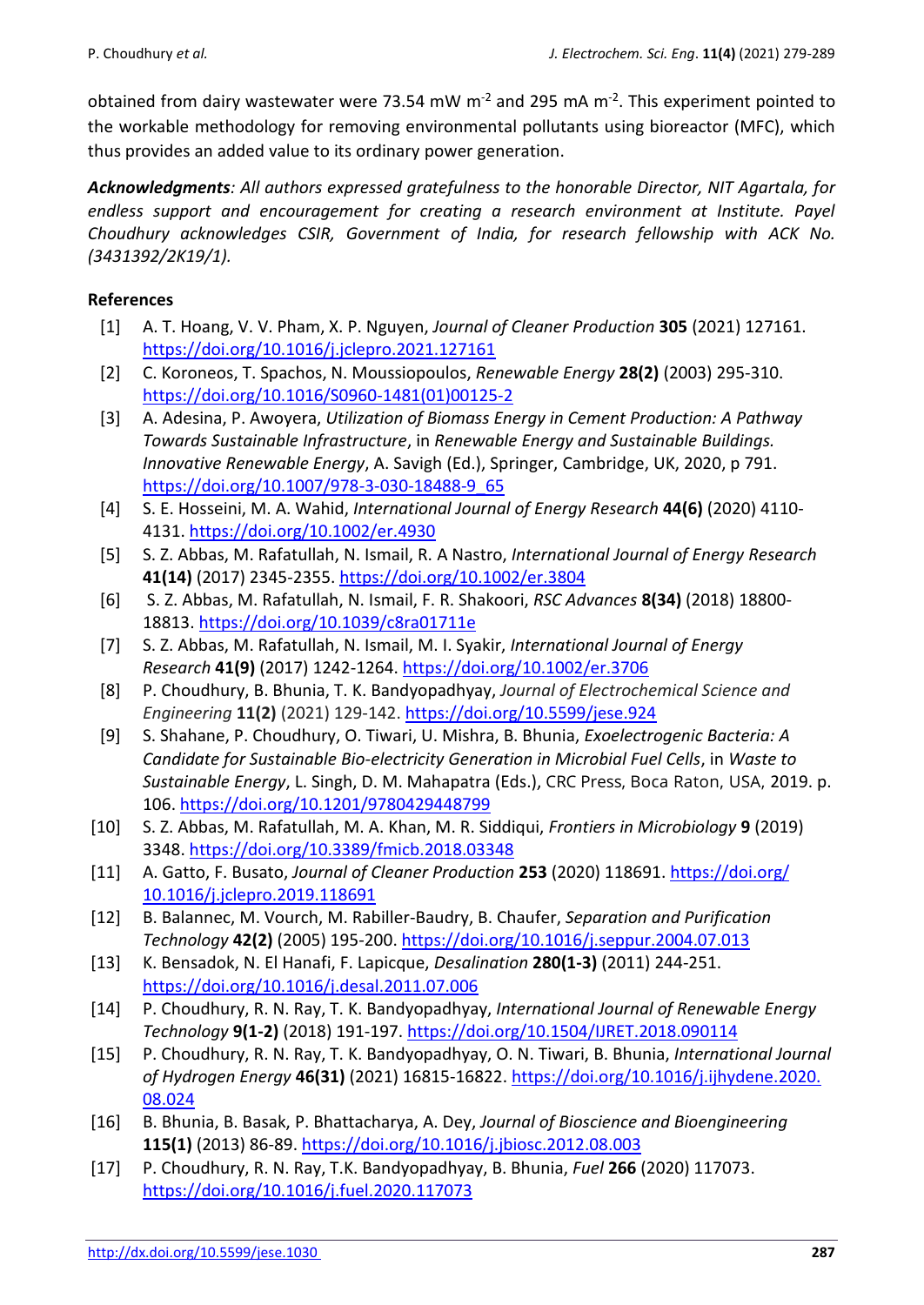- [18] Y.-J. Choi, E.-K. Jung, H.-J. Park, S.-H. Jung, S.-H. Kim, *Bulletin of the Korean Chemical Society* **28(9)** (2007) 1591-1594. <https://doi.org/10.5012/bkcs.2007.28.9.1591>
- [19] F. G. Priest, *Bacteriological* Reviews **41(3)** (1977) 711-753.
- [20] C. G. Kumar, R. K. Malik, M. P. Tiwari, K. D. Jany, *MAN Microbiologie, aliments, nutrition* **17(1**) (1999) 39-48. [http://pascal-francis.inist.fr/vibad/index.php?action=getRecordDetail](http://pascal-francis.inist.fr/vibad/index.php?action=getRecordDetail‌&idt=1944601) [&idt=1944601](http://pascal-francis.inist.fr/vibad/index.php?action=getRecordDetail‌&idt=1944601)
- [21] S. Tobisch, D. Zühlke, J. Bernhardt, J. Stülke, M. Hecker, *Journal of Bacteriology* **181(22)** (1999) 6996-7004. <https://doi.org/10.1128/JB.181.22.6996-7004.1999>
- [22] B. Chauhan, R. Gupta, *Process Biochemistry* **39(12)** (2004) 2115-2122. [https://doi.org/](https://doi.org/10.1016/j.procbio.2003.11.002) [10.1016/j.procbio.2003.11.002](https://doi.org/10.1016/j.procbio.2003.11.002)
- [23] S. Puri, Q. K. Beg, R. Gupta, *Current Microbiology* **44(4)** (2002) 286-290. [https://doi.org/10.](https://doi.org/10.1007/s00284-001-0006-8) [1007/s00284-001-0006-8](https://doi.org/10.1007/s00284-001-0006-8)
- [24] O. Lefebvre, Z. Tan, S. Kharkwal, H. Y. Ng, *Bioresource Technology* **112** (2012) 336-340. <https://doi.org/10.1016/j.biortech.2012.02.048>
- [25] S. Malathi, R. Chakraborty, *Applied and Environmental Microbiology* **57(3)** (1991) 712-716. <https://doi.org/10.1128/aem.57.3.712-716.1991>
- [26] T. A. Krulwich, A. A. Guffanti, *Journal of Bioenergetics and Biomembranes* **21(6)** (1989) 663- 677.<https://doi.org/10.1007/BF00762685>
- [27] S. G. Prowe, J. L. van de Vossenberg, A. J. Driessen, G. Antranikian, W. N. Konings, *Journal of Bacteriology* **178(14)** (1996) 4099-5104. <https://doi.org/10.1128/jb.178.14.4099-4104.1996>
- [28] T. A. Krulwich, *The Journal of Membrane Biology* **89** (1986) 113-125. [https://doi.org/10.](https://doi.org/10.1007/BF01869707) [1007/BF01869707](https://doi.org/10.1007/BF01869707)
- [29] C. J. Peddie, G. M. Cook, H. W. Morgan, *Journal of Bacteriology* **181(10)** (1999) 3172-3177. <https://doi.org/10.1128/JB.181.10.3172-3177.1999>
- [30] G. S. Lakshmi, C. S. Rao, R. S. Rao, P. J. Hobbs, R. S. Prakasham, *Biochemical Engineering Journal* **48(1)** (2009) 51-57.<https://doi.org/10.1016/j.bej.2009.08.005>
- [31] B. Min, Ó. B. Román, I. Angelidaki, *Biotechnology Letters* **30(7)** (2008) 1213-1218. <https://doi.org/10.1007/s10529-008-9687-4>
- [32] M. Phisalaphong, N. Srirattana, W. Tanthapanichakoon, *Biochemical Engineering Journal* **28(1)** (2006) 36-43. <https://doi.org/10.1016/j.bej.2005.08.039>
- [33] M.L. Shuler, F. Kargi, *Bioprocess Engineering: Basic Concepts* 2008. 155-200.
- [34] Y. Ren, Y. Lv, Y. Wang, X.J.C. Li, *Chemosphere* **257** (2020) 127251. [https://doi.org/10.1016/](https://doi.org/10.1016/j.chemosphere.2020.127251) [j.chemosphere.2020.127251](https://doi.org/10.1016/j.chemosphere.2020.127251)
- [35] M. M. H. Coelho, N. W. S. Morais, E. L. Pereira, R. C. Leitão, A. B. dos Santos, *Biochemical Engineering Journal* **156** (2020) 107502. <https://doi.org/10.1016/j.bej.2020.107502>
- [36] M. K. Alavijeh, S. Yaghmaei, M. M. Mardanpour, *Bioelectrochemistry* **106(B)** (2015) 298- 307.<https://doi.org/10.1016/j.bioelechem.2015.07.003>
- [37] X.-W. Liu, Y.-P. Wang, Y.-X. Huang, X.-F. Sun, G.-P. Sheng, R.J. Zeng, F. Li, F. Dong, S.-G. Wang, Z.-H. Tong, H.-Q. Yu, *Biotechnology and Bioengineering* **108(6)** (2011) 1260-1267. <https://doi.org/10.1002/bit.23056>
- [38] M. M. Mardanpour, M. N. Esfahany, T. Behzad, R. Sedaqatvand, *Biosensors and Bioelectronics* **38(1)** (2012) 264-269.<https://doi.org/10.1016/j.bios.2012.05.046>
- [39] A. Callegari, D. Cecconet, D. Molognoni, A. G. Capodaglio, *Journal of Cleaner Production* **189** (2018) 563-569.<https://doi.org/10.1016/j.jclepro.2018.04.129>
- [40] P. Choudhury, R. N. Ray, T. K. Bandyopadhyay, B. Basak, M. Muthuraj, B. Bhunia, *International Journal of Hydrogen Energy* **46(4)** (2021) 3171-3182. [https://doi.org/10.1016/](https://doi.org/10.1016/j.ijhydene.2020.06.152) [j.ijhydene.2020.06.152](https://doi.org/10.1016/j.ijhydene.2020.06.152)
- [41] S. Sanjay, T. Udayashankara, *Materials Today: Proceedings* **35(3)** (2021) 308-311. <https://doi.org/10.1016/j.matpr.2020.01.533>